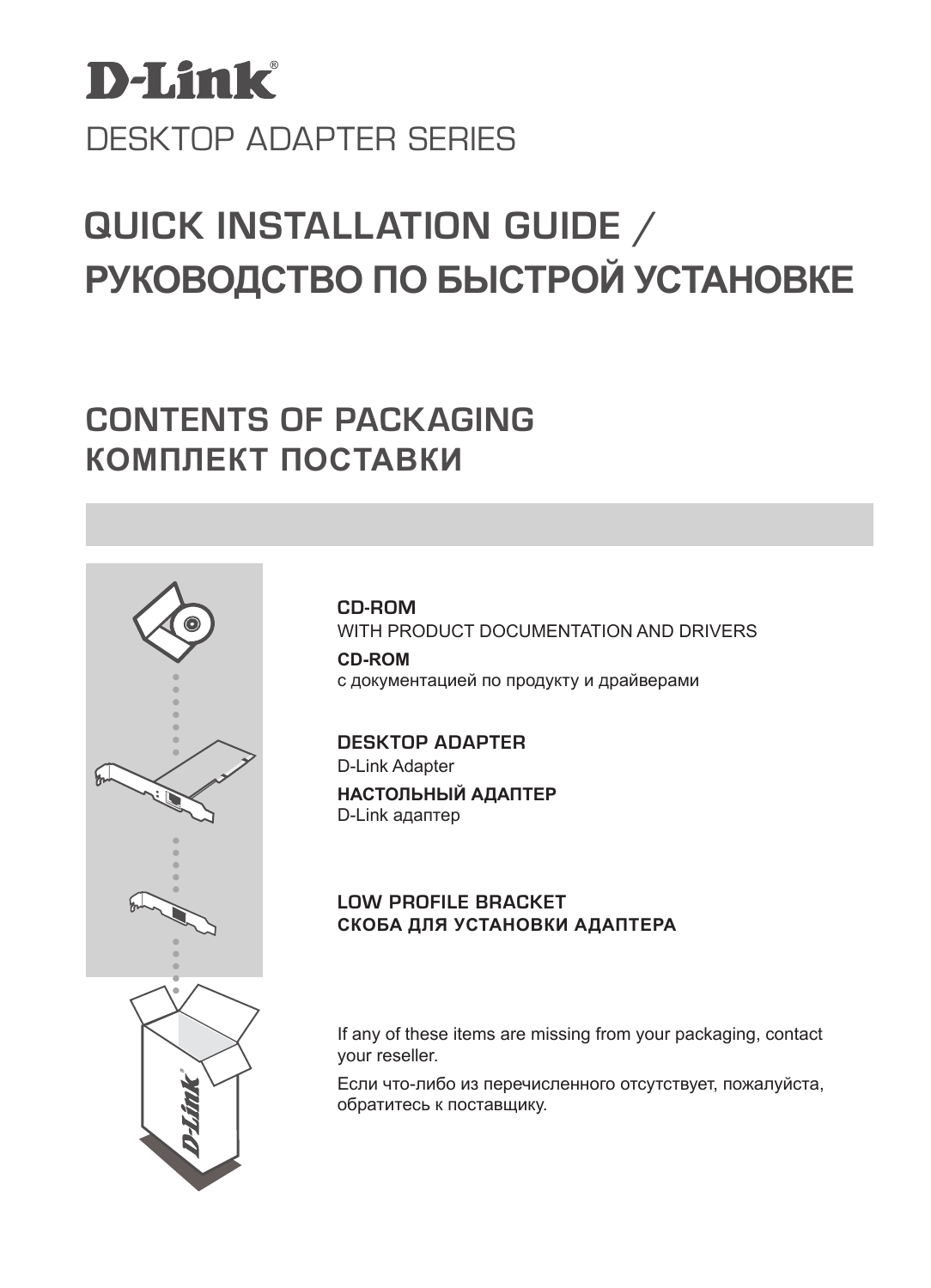# **PRODUCT SETUP / УСТАНОВКА ПРОДУКТА**

# DRIVER SETUP / УСТАНОВКА ДРАЙВЕРА

Do not insert the Adapters into the computer's slot before installing the drivers. Не устанавливайте адаптер в слот компьютера перед установкой драйверов. **!**





#### **installing the drivers**

Insert the driver CD, which is included in the package, into the CD-ROM of your computer. Open CD-ROM folder and choose the driver of your D-Link adapter\*.

When prompted "Installation Complete", click OK. If prompted to restart, click "Yes".

#### **УСТАНОВКА ДРАЙВЕРОВ**

Поместите CD-диск из комплекта поставки в привод CD-ROM компьютера. Откройте папку CD-ROM и найдите драйвер для адаптера D-Link\*

После установки появится сообщение «Installation Completed» (Установка завершена), нажмите «ОК». Если появится сообщение о перезагрузке, то нажмите «ОК».

# HARDWARE INSTALLATION / УСТАНОВКА УСТРОЙСТВА

To avoid damage caused by static electricity, make sure to properly ground yourself by first touching a metal part of your computer to discharge any static electricity before working with the D-Link Ethernet Adapter.



Перед работой с Ethernet-адаптером D-Link, во избежание повреждения устройства статическим электричеством необходимо прикоснуться к заземленной части металлического корпуса для снятия электростатики.



#### **preparing your computer**

Turn off your computer and disconnect the power cord. Remove the back cover of your computer. (Refer to your computer's manual if needed.)

#### **ПОДГОТОВКА КОМПЬЮТЕРА**

Выключите свой компьютер и отключите шнур питания. Снимите заднюю крышку компьютера. (При необходимости, обратитесь к руководству пользователя компьютера.)



#### **using an availabe pci slot**

Locate an empty PCI or PCI-Express slot. PCI slots are usually white or cream coloured. Remove the back plate (the small piece of metal that covers the opening for the card on the back cover that you just removed.) Insert the D-Link Adapter carefully and firmly into the slot.

#### **securing the pci adapter**

Secure the D-Link Adapter with the screw on the back plate. Replace your computer's cover.

#### **ИСПОЛЬЗОВАНИЕ ДОСТУПНОГО PCI-СЛОТА**

Определите местонахождение свободного слота PCI или PCI-Express, он обычно бывает белого или кремового цвета. Удалите заднюю пластину (маленькая металлическая пластина, которая закрывает открытую щель для задней панели карты). Осторожно и надежно установите адаптер D-Link в слот.

#### **ЗАКРЕПЛЕНИЕ PCI-АДАПТЕРА**

Закрепите заднюю панель адаптера D-Link винтами к корпусу ПК. Установите заднюю панель компьютера.



#### **final steps**

Reconnect the power cord and power on the computer. Windows should automatically detect and install the adapter. If prompted to restart, click "Yes".

#### **ПОСЛЕДНИЕ ШАГИ**

Повторно подключите шнур питания и включите компьютер. Windows должна автоматически обнаружить и установить адаптер. При появлении сообщения о перезагрузке, нажмите "Yes".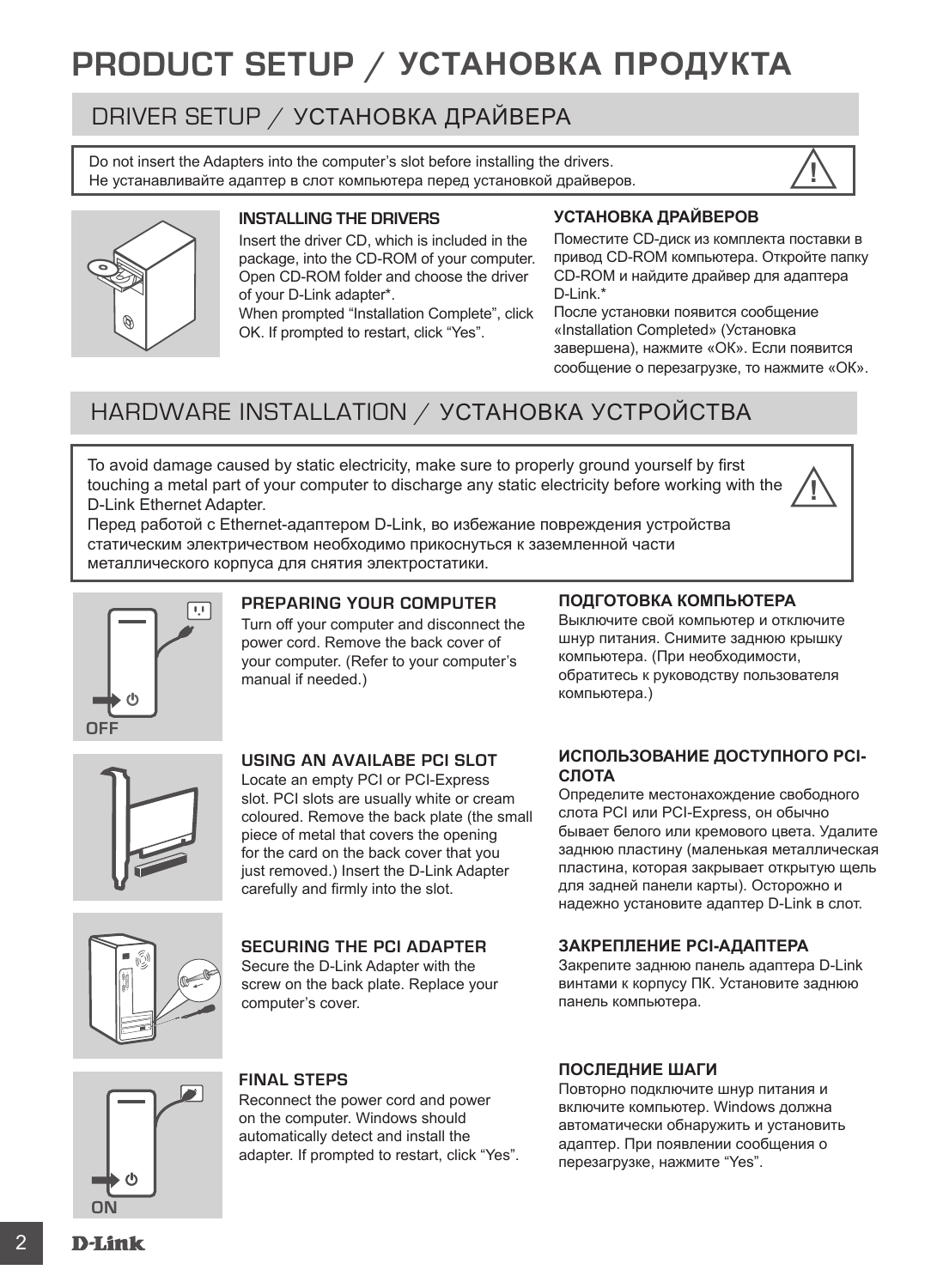# **TROUBLESHOOTING / ПОИСК И УСТРАНЕНИЕ НЕИСПРАВНОСТЕЙ**

## SETUP AND CONFIGURATION PROBLEMS ПРОБЛЕМЫ УСТАНОВКИ И НАСТРОЙКИ

#### **1. If I've lost my CD, what can I do?**

The CD contains software drivers and manual which can be obtained from D-Link (see Technical Support below). Windows XP, Vista, and 7 in most cases will automatically install the correct drivers.

#### **ЧТО МОЖНО СДЕЛАТЬ, ЕСЛИ CD-ДИСК УТЕРЯН?**

SD-диск содержит драйверы и руководство пользователя, которые можно найти на сайте D-Link (см. раздел технической поддержки ниже). Операционные системы Windows XP, Vista и 7 в большинстве случаев автоматически установят корректные драйверы.

#### **2. What do I do if the installed card does not seem to function properly?**

Check that the card appears under START>CONTROL PANEL>SYSTEM>HARDWARE>DEVICE MANAGER>NETWORK ADAPTERS. If it does not appear, make sure you have inserted the PCI card correctly or try inserting the card into an alternative PCI slot. If it appears with an error "!" or "?", remove or uninstall the device by right clicking on the device. Restart the computer, upon restart Windows will redetect it. If the error persists, try removing the card and uninstalling the driver. Repeat the installation process.

#### **ЧТО ДЕЛАТЬ, ЕСЛИ УСТАНОВЛЕННАЯ КАРТА НЕ РАБОТАЕТ ДОЛЖНЫМ ОБРАЗОМ?**

Проверьте, что карта присутствует в списке ПУСК> ПАНЕЛЬ УПРАВЛЕНИЯ> СИСТЕМА> ДИСПЕТЧЕР УСТРОЙСТВ> СЕТЕВЫЕ АДАПТЕРЫ. Если карта отсутствует, то убедитесь в том, что она корректно подключена к слоту PCI или попытайтесь подключить карту к другому свободному слоту PCI. Если появляется ошибка с "!" или "?", удалите устройство нажав на него правой кнопкой. Перезагрузите компьютер, при повторной загрузке Windows снова обнаружит устройство. Если ошибка снова появляется, то удалите карту и драйвера. Затем повторите процесс установки.

## TECHNICAL SUPPORT

#### **Australia:**

Tel: 1300-766-868 24/7 Technical Support Web: http://www.dlink.com.au E-mail: support@dlink.com.au

#### **India:**

Tel: +91-22-27626600 Toll Free 1800-22-8998 Web: www.dlink.co.in E-Mail: helpdesk@dlink.co.in

#### **Singapore, Thailand, Indonesia, Malaysia, Philippines, Vietnam:**

Singapore - www.dlink.com.sg Thailand - www.dlink.co.th Indonesia - www.dlink.co.id Malaysia - www.dlink.com.my Philippines - www.dlink.com.ph Vietnam - www.dlink.com.vn

#### **Korea:**

Tel : +82-2-2028-1810 Monday to Friday 9:00am to 6:00pm Web : http://d-link.co.kr E-mail : g2b@d-link.co.kr

#### **New Zealand:**

Tel: 0800-900-900 24/7 Technical Support Web: http://www.dlink.co.nz E-mail: support@dlink.co.nz **South Africa and Sub Sahara Region:** Tel: +27 12 661 2025 08600 DLINK (for South Africa only) Monday to Friday 8:30am to 9:00pm South Africa Time Web: http://www.d-link.co.za E-mail: support@d-link.co.za

#### **Saudi Arabia (KSA):**

Tel: +966 01 217 0008 Fax: +966 01 217 0009 Saturday to Wednesday 9.30AM to 6.30PM Thursdays 9.30AM to 2.00 PM E-mail: Support.sa@dlink-me.com

#### **D-Link Middle East - Dubai, U.A.E.**

Plot No. S31102, Jebel Ali Free Zone South, P.O.Box 18224, Dubai, U.A.E. Tel: +971-4-8809022 Fax: +971-4-8809066 / 8809069 Technical Support: +971-4-8809033 General Inquiries: info.me@dlink-me.com Tech Support: support.me@dlink-me.com

#### **Egypt**

1, Makram Ebeid Street - City Lights Building Nasrcity - Cairo, Egypt Floor 6, office C2

Tel.: +2 02 26718375 - +2 02 26717280 Technical Support: +2 02 26738470 General Inquiries: info.eg@dlink-me.com Tech Support: support.eg@dlink-me.com

#### **Kingdom of Saudi Arabia**

Office # 84 , Al Khaleej Building ( Mujamathu Al-Khaleej) Opp. King Fahd Road, Olaya Riyadh - Saudi Arabia Tel: +966 1 217 0008 Technical Support: +966 1 2170009 / +966 2 6522951 General Inquiries: info.sa@dlink-me.com Tech Support: support.sa@dlink-me.com

#### **Pakistan**

Islamabad Office: 61-A, Jinnah Avenue, Blue Area, Suite # 11, EBC, Saudi Pak Tower, Islamabad - Pakistan Tel.: +92-51-2800397, 2800398 Fax: +92-51-2800399

3